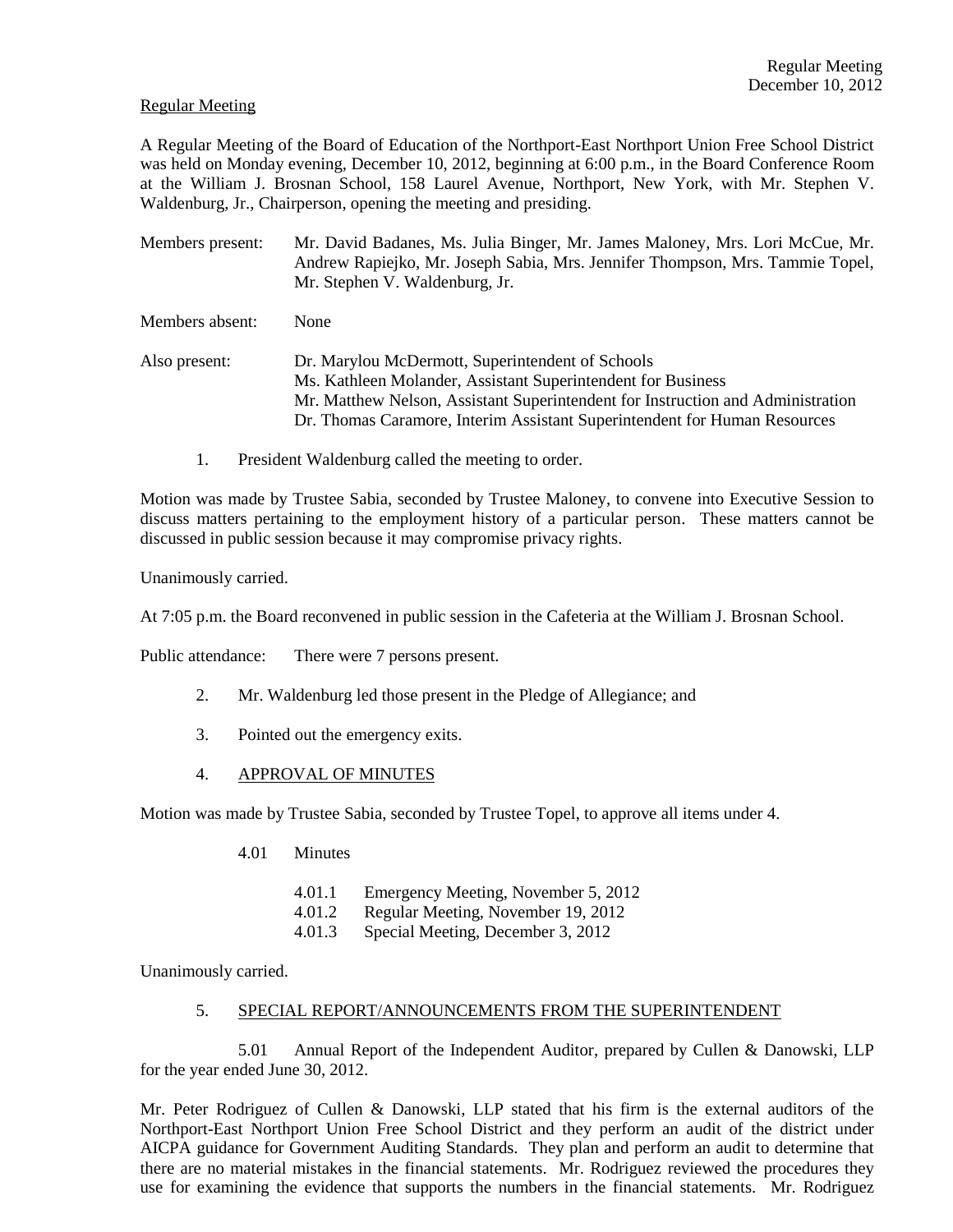stated that the opinion this year is an unqualified opinion, noting that the financial statements are free of any material misstatements. An unqualified opinion is the highest level of opinion which represents that there are no material weaknesses, and no instances of noncompliance with grants, laws and regulations. Mr. Rodriguez stated that this is a clean opinion and there are no material weaknesses in the control structure. Mr. Rodriguez stated that he met with the Audit Committee and they recommended some revisions to the management letter to make it more informative to the reader.

There was a brief discussion of the revisions to the management letter.

President Waldenburg thanked Mr. Rodriguez for his presentation.

5.01 The President of the Board reviewed the upcoming meetings of January  $14<sup>th</sup>$  and January  $28<sup>th</sup>$ .

# 6. COMMUNICATIONS

There were no communications to the Board of Education requiring Board action.

- 7. PUBLIC PARTICIPATION
- 8. SUPERINTENDENT'S REPORT, GENERAL

Motion was made by Trustee Badanes, seconded by Trustee Maloney, to approve all items under 8. and 9., including Supplemental 8.01.1 (Schedule A #35-38), Supplemental Schedule B (#7-11), Supplemental 9.24, Supplemental 9.25, Supplemental 9.26, and excluding severed items 9.02 and 9.07

8.01 Personnel Schedules, each dated December 10, 2012, and each attached and made part of the official minutes:

- 8.01.1 Schedule A Certified Staff (including Supplemental A #35-38)
- 8.01.2 Schedule B Non-Instructional Staff (including Supplemental B #7-11)
- 8.01.3 Schedule C Salary Transfer
- 8.01.4. Schedule D Extra Pay
- 8.01.5 Schedule J Committee on Special Education
- $8.01.6$  Schedule L PDC UTN

# 9. SUPERINTENDENT'S REPORT FINANCIAL

9.01 Taking specified action on the following BIDS:

SECURITY: 9.01.1 AWARD: Uniforms – Security

EDUCATIONAL:

9.01.2 AWARD: Athletic Uniforms

- 9.01.3 AWARD: Hardcover/Paperback Books
- 9.01.4 AWARD: Kindergarten through Fifth Grade Supplies

BUILDINGS & GROUNDS: 9.01.5 AWARD: Hardware & Automotive Parts & Service

- 9.02 SEVERED
- 9.03 Approving the following resolution: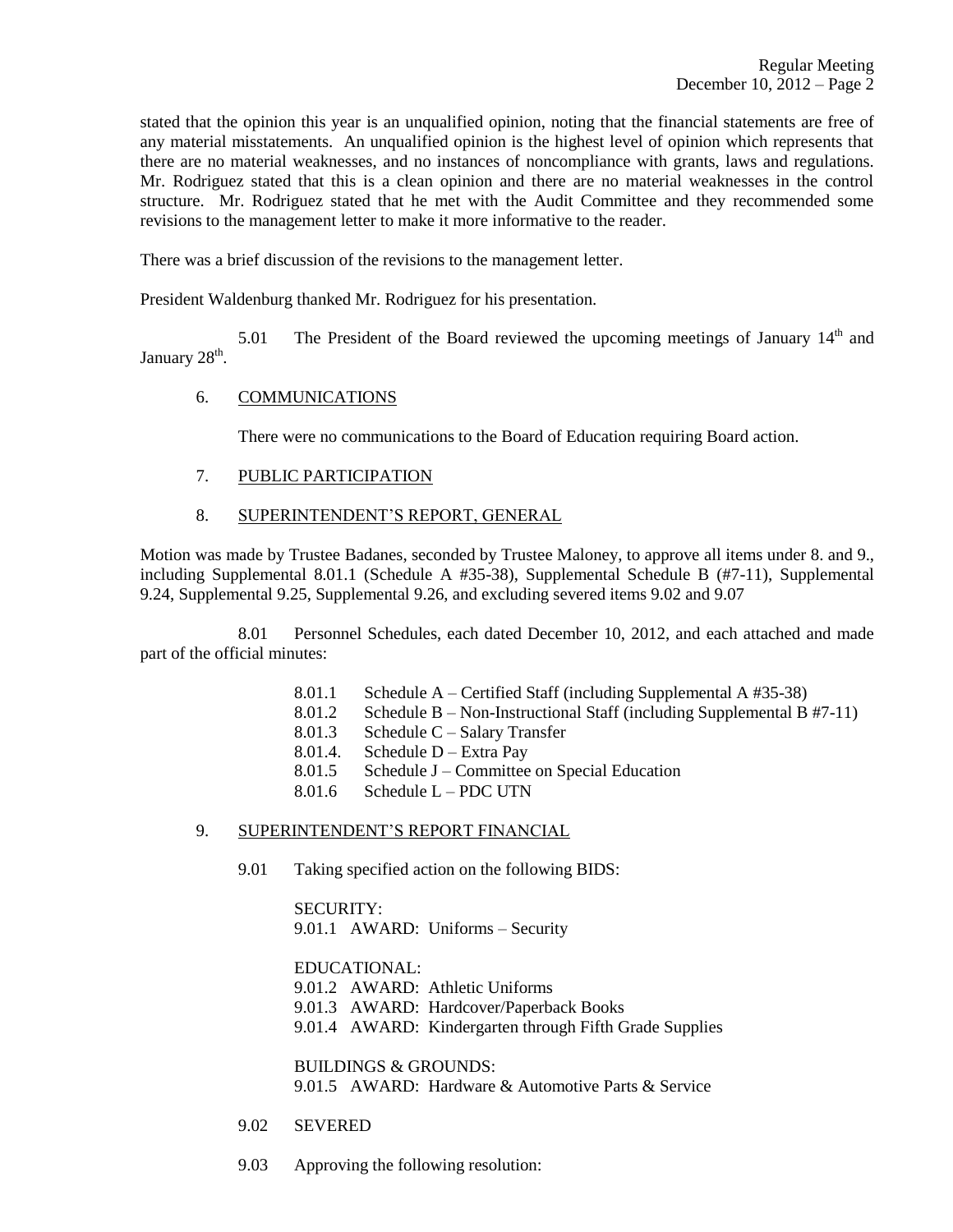"RESOLVED, that the Board of Education accept the rebate of \$1,000 from the CollegeBoard and increase the 2012-2013 budget code A2810.5030.30.3202 by \$1,000.

RESOLVED, that the Board of Education hereby approves an increase in the revenue code A2770 of the 2012-2013 budget by \$1,000 with the understanding that this CollegeBoard rebate is intended to be used to purchase educational supplies in order to facilitate the administration of future AP exams."

9.04 Receiving the following donations to the District:

9.04.1 \$100.00 from the Kings Park Central School District-RJO Intermediate School Social Committee to the David A. Trachtenberg Memorial Scholarship

9.04.2 \$100.00 from Brie Dechance to the David A. Trachtenberg Memorial Scholarship 9.04.3 \$100.00 from Margaret Trachtenberg to the David A. Trachtenberg Memorial Scholarship 9.04.4 \$50.00 from Megan and James Albin to the David A. Trachtenberg Memorial Scholarship 9.04.5 \$500.00 from Linda and Charles Gruhn to the Happy School Bus Scholarship 9.04.6 \$413.58 from Britt Marshall to the Joseph Marshall Math Scholarship

9.04.7 \$250.00 from Edward and Linda Weiss to the David A. Trachtenberg Memorial Scholarship

9.05 Approving the following change order:

9.05.1 Change Order Number 1, dated September 17, 2012, SED Project #58-04- 04-03-0-004-019, Boiler Replacement at Fifth Avenue Elementary School, reduction in the amount of \$27,839.00

9.06 Approving membership in the New York State School Boards Association in the amount of \$11,382.00 for 2013.

9.07 SEVERED

9.08 Approving a Rider to Agreement between the Board of Education of the Northport-East Northport Union Free School District and Alert Coach Lines, Inc. (Charter #92377 for 2/27/2013- 3/1/2013)

9.09 Approving Treasurer's Report and Monthly Summary of Receipts and Disbursements:

2012

- 9.09.1 Treasurer's Report for the period September 1, 2012 through September 30,
- 9.09.2 Monthly Summary of Receipts and Disbursements for September 2012
- 9.10 Approving Student Activity Account Reports for September 2012 from:
	- 9.10.1 Northport High School
	- 9.10.2 East Northport Middle School
	- 9.10.3 Northport Middle School
- 9.11 Approving Schedule of Investments as of September 30, 2012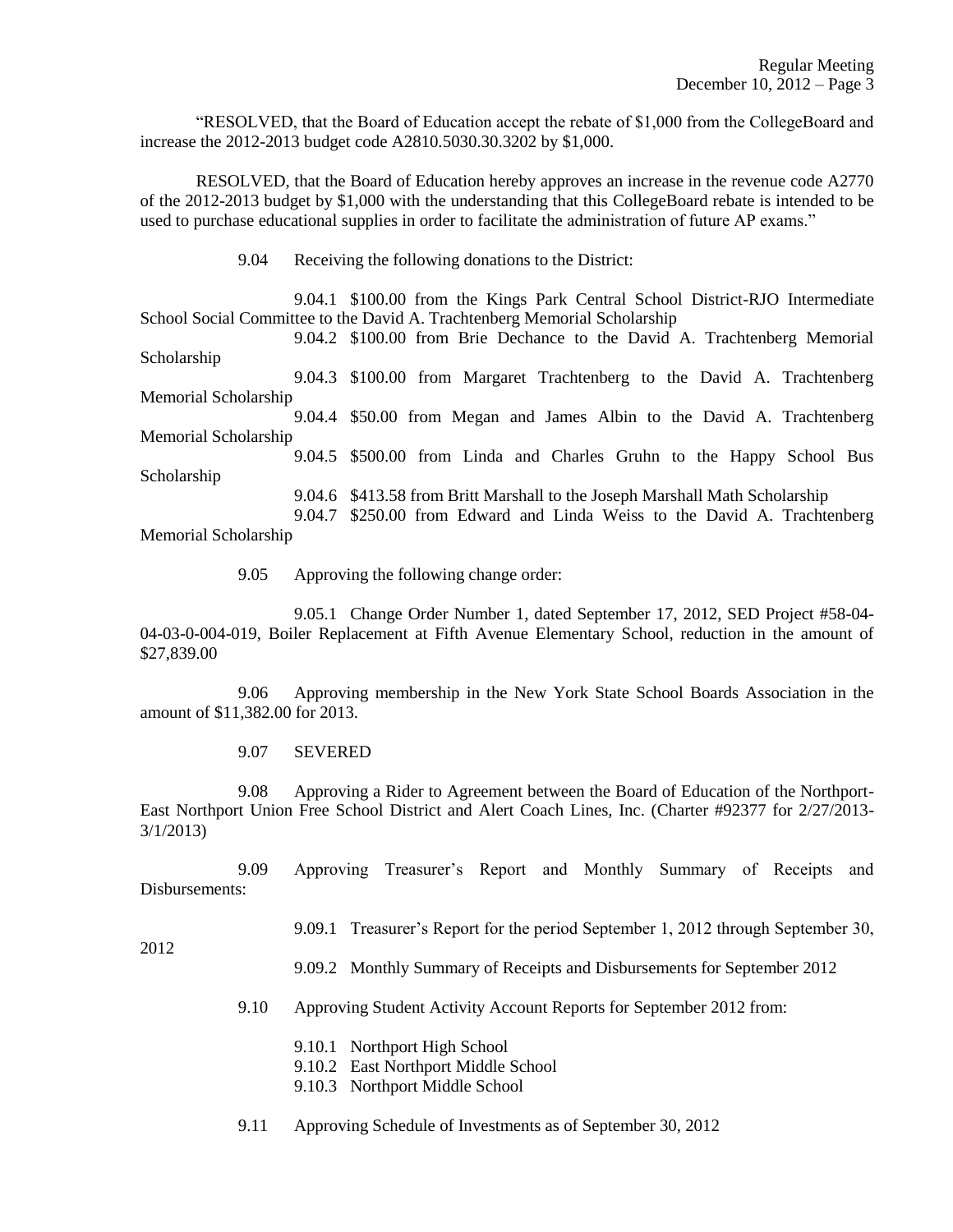- 9.12 Approving Collateral Schedule for September 2012
- 9.13 Approving Bank Reconciliation Report for the Month Ended September 30, 2012
- 9.14 Approving the Claims Auditor's Reports for Warrants and Schedule of Claims

Warrants and Schedule of Claims for payments dated: September 2012 (Wire Transfer Report), September 14, 2012 (Accounts Payable Warrant), September 7, 2012 (Payroll Trust & Agency Warrant), September 28, 2012 (Accounts Payable Warrant), September 21, 2012 (Payroll Trust & Agency Warrant), September 2012 (Claims Audit Report)

9.15 Approving Monthly Revenue and Budget Status Reports – School Lunch Fund for the month ending September 2012

9.16 Approving Monthly Revenue and Budget Status Reports – Special Aid Fund for the month ending September 2012

9.17 Approving Monthly Revenue and Budget Status Reports – General Fund for the month ending September 2012

9.18 Approving Monthly Revenue and Budget Status Reports – Capital Fund for the month ending September 2012

9.19 Approving School Lunch Profit and Loss Statement for the month ending September 2012

In response to a question, Ms. Kathleen Molander, Assistant Superintendent for Business, stated that the District lost approximately \$10,000 in food due to the loss of power from Hurricane Sandy and will be receiving a check from NYSIR for the full amount minus a \$500 deductible.

9.20 Approving a Supplementary Education Services Agreement between the Northport-East Northport Union Free School District and The Long Island Matrix of Science & Technology

9.21 Approving a Supplementary Education Services Agreement between the Northport-East Northport Union Free School District and David J. Flood (ENMS)

9.22 Approving the July 1, 2012 – September 30, 2012 Quarterly Budget Transfer Report

9.23 Approving the General Fund Projected Cash Flow Statement for the year ending 2012-2013, Actual Data July 1, 2012 – September 30, 2012, Estimated Data October 1, 2012 – June 30, 2013

9.24 Approving a Supplementary Education Services Agreement between the Northport-East Northport Union Free School District and Toby Walker (ENMS)

9.25 Approving a 2012-2013 Special Education Services Agreement between the Board of Education of the Northport-East Northport Union Free School District and the Board of Education of the South Huntington Union Free School District

9.26 Approving the 2012-2013 Quarterly Trial Balance Reports – All Funds for July 1, 2012 – September 30, 2012

Vote on Trustee Badanes motion to approve all items under 8. and 9., including Supplemental 8.01.1 (Schedule A #35-38), Supplemental Schedule B (#7-11), Supplemental 9.24, Supplemental 9.25, Supplemental 9.26, and excluding severed items 9.02 and 9.07 was unanimously carried.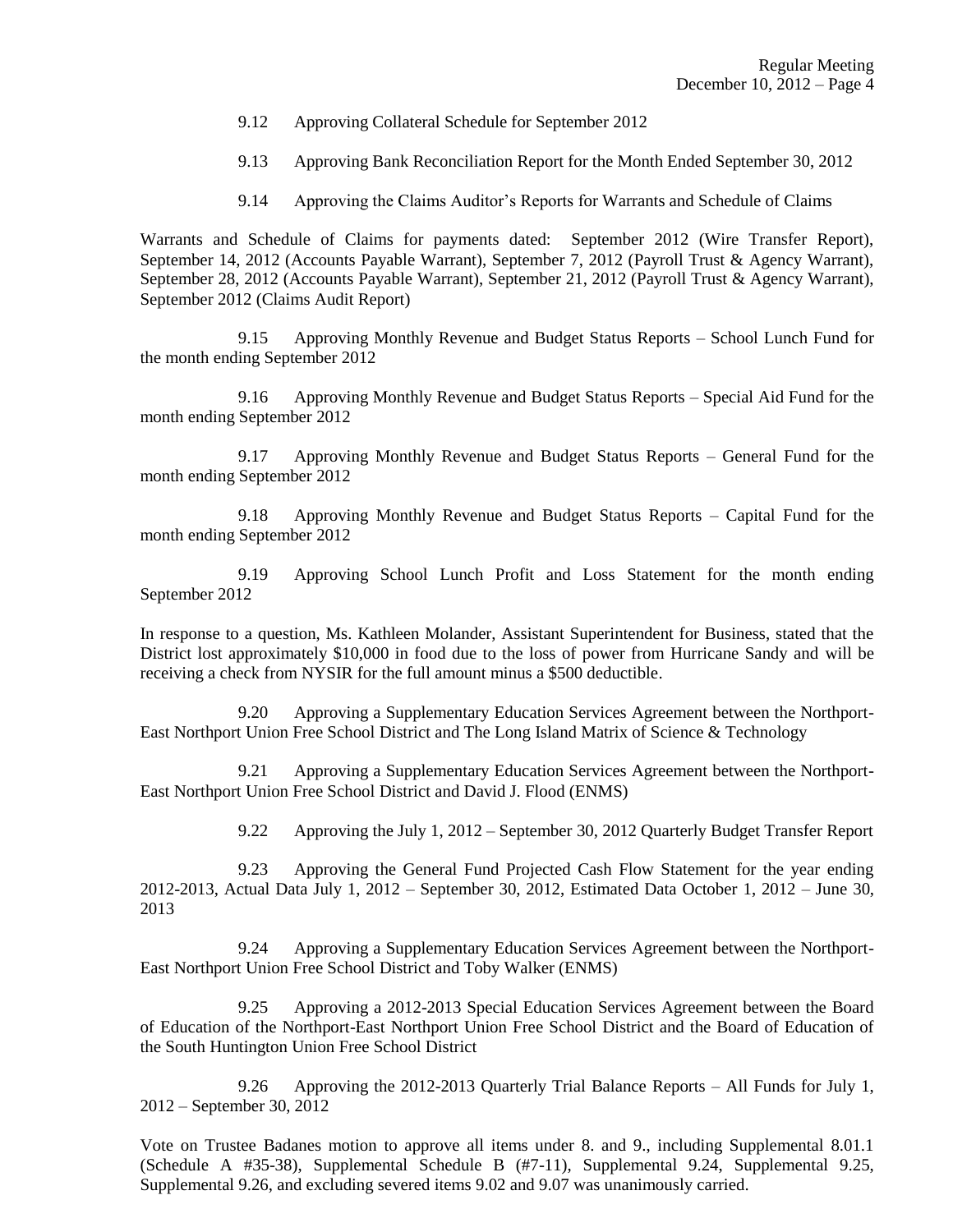Motion was made by Trustee Badanes, seconded by Trustee Thompson to approve item 9.07

9.07 Approving a Revocable License for Non-Federal Use of Real Property between the Northport-East Northport Union Free School District and the U.S. Department of Veteran Affairs, Northport VA Medical Center

Trustee Badanes stated that he would abstain from the vote because he uses the VA Pool facilities and wanted to avoid any perceived conflict of interest.

Vote on Trustee Badanes motion was as follows:

YES: Ms. Binger, Mr. Maloney, Mrs. McCue, Mr. Rapiejko, Mr. Sabia, Mrs. Thompson, Mrs. Topel, Mr. Waldenburg ABSTAIN: Mr. Badanes

Motion passed.

Motion was made by Trustee Thompson, seconded by Trustee Topel, to approve item 9.02

9.02 Declaring the attached selected equipment as surplus and approving disposal in accordance with Board policy:

> 9.02.1 Surplus Equipment 9.02.2 Library materials (microfilm) at Northport High School

In response to a question, Mr. Matt Nelson, Assistant Superintendent for Instruction and Administration, stated that the microfilm is obsolete and the titles listed are available in electronic format.

Ms. Molander stated that the surplus equipment will be part of the District's Surplus Equipment Sale which is held during the holiday recess week.

Vote on Trustee Thompsons, motion to approve item 9.02 was unanimously carried.

#### 10. SUPERINTENDENT'S REPORT – FOR INFORMATION ONLY

- 10.01 Schedule H Use of Facilities
- 11. UNFINISHED BUSINESS

In response to questions regarding school being in session during February break, Dr. McDermott stated that there was only one formal written complaint and that contrary to rumors, the District's intention is to provide students with normal instruction and provide absent students with access to the work.

Trustee Sabia stated that he suggested that the District look into procuring a generator to keep a freezer running to avoid food spoilage if the District is ever in a situation like Hurricane Sandy again. Mr. Sabia asked that the administration look into prices for a generator.

Vice President Thompson stated that she had the opportunity to speak with Assemblyman-Elect Chad Lupinacci about the resolution the Board brought before the New York State School Boards Association regarding the Tax Anticipation Notes and he stated that he would be interested in looking at the bill and cosponsoring it. Mrs. Thompson stated that the bill is now in committee in Albany but it is not going anywhere and asked that the Board consider what they can do as a group and individually to get some momentum going.